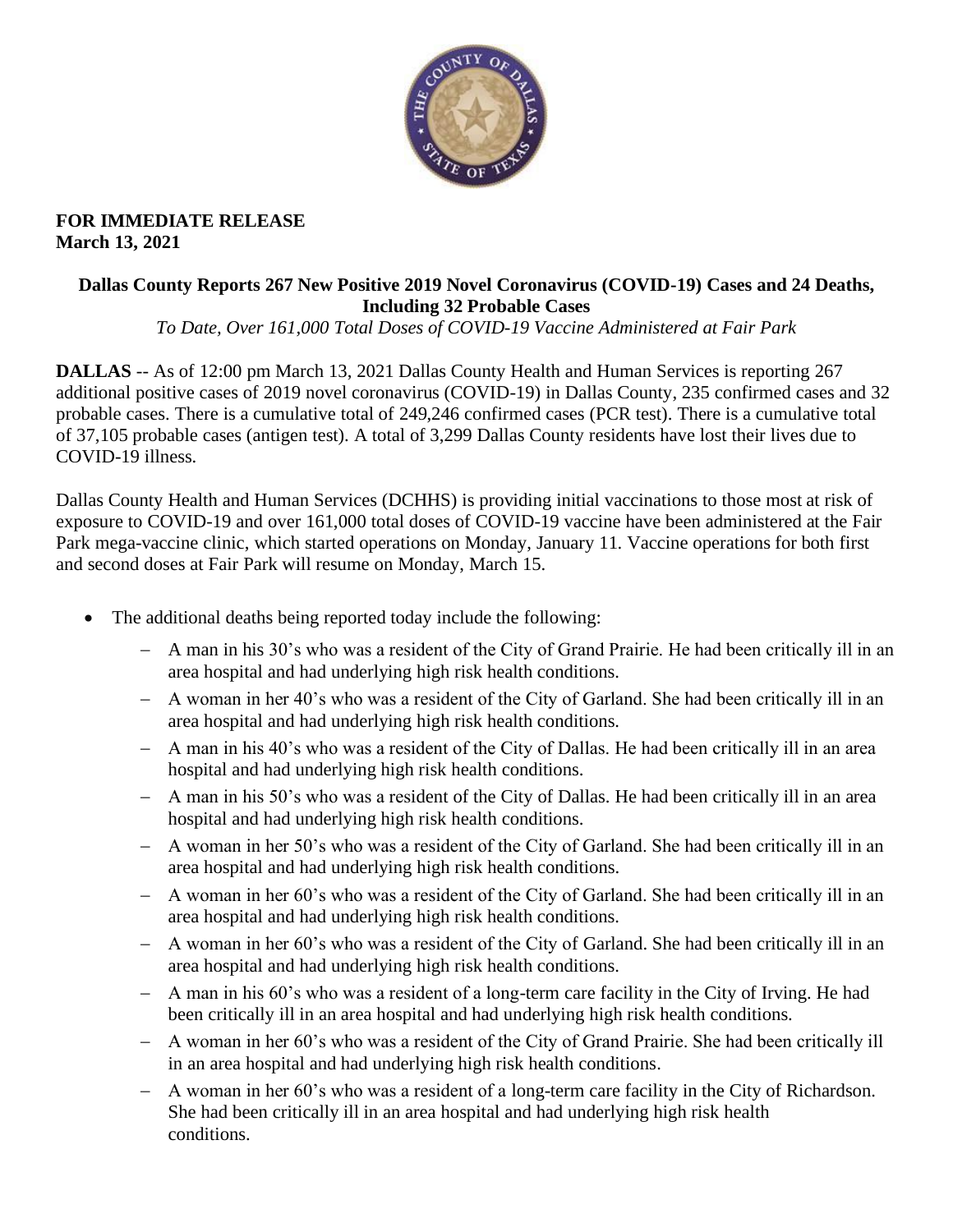- − A woman in her 60's who was a resident of the City of Dallas. She had been critically ill in an area hospital and had underlying high risk health conditions.
- − A man in his 60's who was a resident of the City of Dallas. He had been critically ill in an area hospital and had underlying high risk health conditions.
- − A man in his 60's who was a resident of the City of Wilmer. He had been critically ill in an area hospital and had underlying high risk health conditions.
- − A woman in her 70's who was a resident of the City of Garland. She had been critically ill in an area hospital and had underlying high risk health conditions.
- − A woman in her 70's who was a resident of a long-term care facility in the City of Richardson. She expired in hospice care and had underlying high risk health conditions.
- − A man in his 70's who was a resident of the City of Dallas. He had been hospitalized and had underlying high risk health conditions.
- − A man in his 70's who was a resident of the City of Dallas. He had been critically ill in an area hospital and had underlying high risk health conditions.
- − A man in his 70's who was a resident of the City of Richardson. He had been hospitalized and had underlying high risk health conditions.
- − A man in his 70's who was a resident of a long-term care facility in the City of Cedar Hill. He expired in hospice care and had underlying high risk health conditions.
- − A woman in her 70's who was a resident of the City of Grand Prairie. She had been critically ill in an area hospital and had underlying high risk health conditions.
- − A man in his 80's who was a resident of a long-term care facility in the City of Garland. He had been hospitalized and had underlying high risk health conditions.
- − A man in his 80's who was a resident of the City of Seagoville. He had been critically ill in an area hospital and had underlying high risk health conditions.
- − A man in his 80's who was a resident of the City of Grand Prairie. He had been critically ill in an area hospital and had underlying high risk health conditions.
- − A man in his 80's who was a resident of the City of Garland. He had been hospitalized and had underlying high risk health conditions.

One case of a B.1.526 variant of SARS-CoV-2 has been newly reported in a resident of Dallas County; this individual did not have a history of travel outside of Dallas County. Nine cases of the SARS-CoV-2 variant B.1.1.7 have been identified in residents of Dallas County. One was hospitalized and five had history of recent domestic travel outside of Texas. The provisional seven-day average of daily new confirmed and probable cases (by date of test collection) for CDC week 9 was **285**, which is a rate of **10.8** daily new cases per 100,000 residents. The percentage of respiratory specimens testing positive for SARS-CoV-2 remains high, with **9.9%** of symptomatic patients presenting to area hospitals testing positive in week 9 (week ending 3/6/21).

During the past 30 days, there were 1,714 COVID-19 cases in school-aged children and staff reported from 504 separate K-12 schools in Dallas County. An additional death of a teacher's assistant in a Dallas County K-12 school from COVID-19 was confirmed this past week.

There are currently 30 active long-term care facility outbreaks. A cumulative total of 4,236 residents and 2,335 healthcare workers in long-term facilities in Dallas have been diagnosed with COVID-19. Of these, 988 have been hospitalized and 652 have died. About 22% of all deaths reported to date have been associated with longterm care facilities. Twelve outbreaks of COVID-19 in congregate-living facilities (e.g. homeless shelters, group homes, and halfway homes) have been reported in the past 30 days. A cumulative total of 416 residents and 205 staff members in congregate-living facilities in Dallas have been diagnosed with COVID-19.

Of all confirmed cases requiring hospitalization to date, more than two-thirds have been under 65 years of age. Diabetes has been an underlying high-risk health condition reported in about a third of all hospitalized patients with COVID-19. New cases are being reported as a daily aggregate, with more detailed summary reports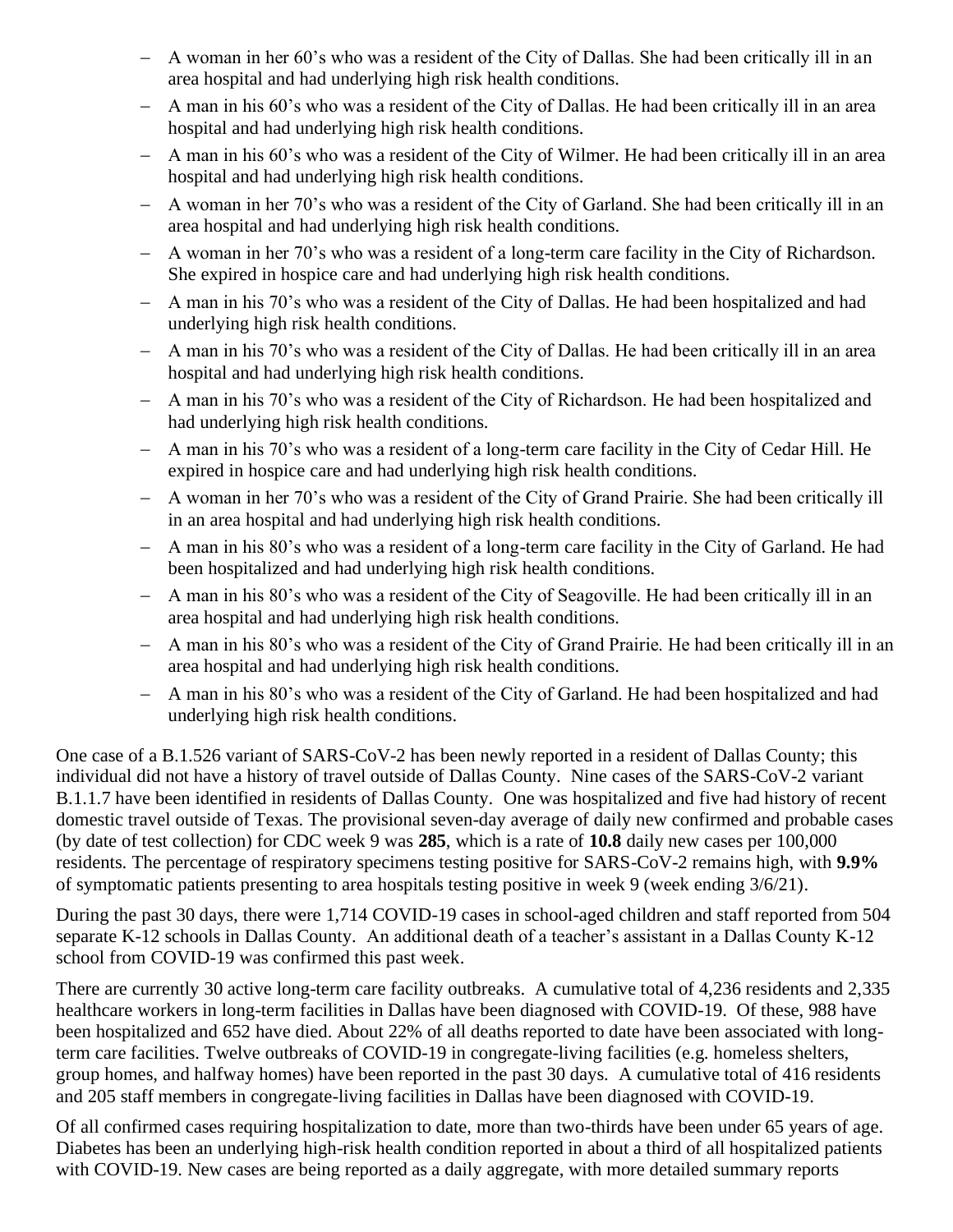updated Tuesday and Friday evenings are available at: [https://www.dallascounty.org/departments/dchhs/2019](https://www.dallascounty.org/departments/dchhs/2019-novel-coronavirus/daily-updates.php) [novel-coronavirus/daily-updates.php.](https://www.dallascounty.org/departments/dchhs/2019-novel-coronavirus/daily-updates.php)

Local health experts use hospitalizations, ICU admissions, and ER visits as three of the key indicators in determining the COVID-19 Risk Level (color-coded risk) and corresponding guidelines for activities during our COVID-19 response. There were 259 COVID-19 patients in acute care in Dallas County for the period ending on Friday, March 12. The number of emergency room visits for COVID-19 like symptoms in Dallas County was 348 for the same time-period, which represents around 14 percent of all emergency department visits in the county according to information reported to the North Central Texas Trauma Regional Advisory Council. Please be mindful of following CDC travel guidance over spring break and spring holidays. We remain concerned for additional waves due to a potential rise in variants and because community spread remains high creating an environment for cases to reignite. We encourage everyone to follow public health guidance, continue masking and avoid crowded and non-essential indoor settings. Updated UTSW forecasting indicates hospitalizations between 90-300 and daily case counts of 300 by March 29. You can find additional information on risk-level monitoring data [here.](https://www.dallascounty.org/Assets/uploads/docs/hhs/2019-nCoV/C-19-risklevelmgmt/031221-DallasCounty-COVID-19-Hospitalization-Data.pdf)



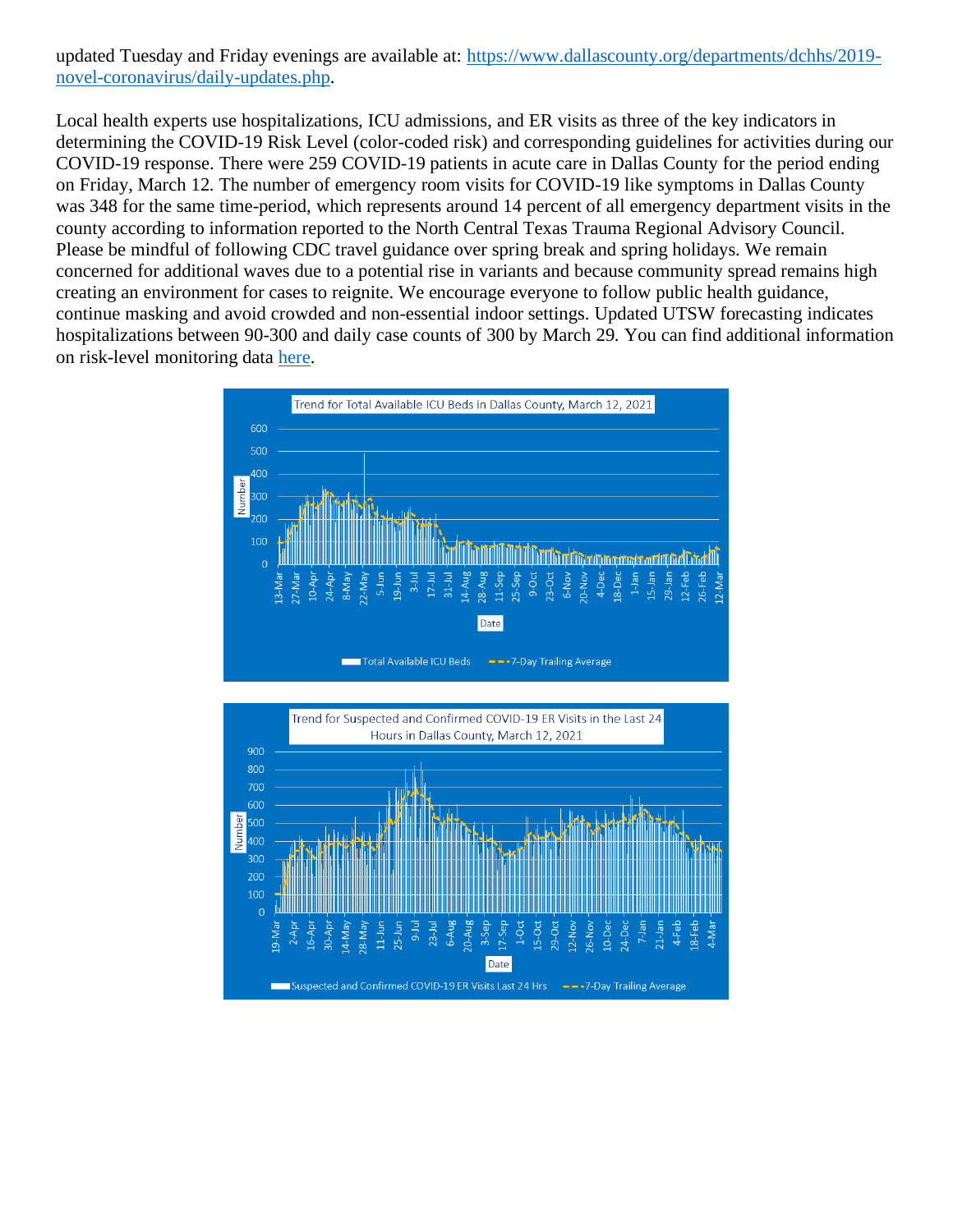

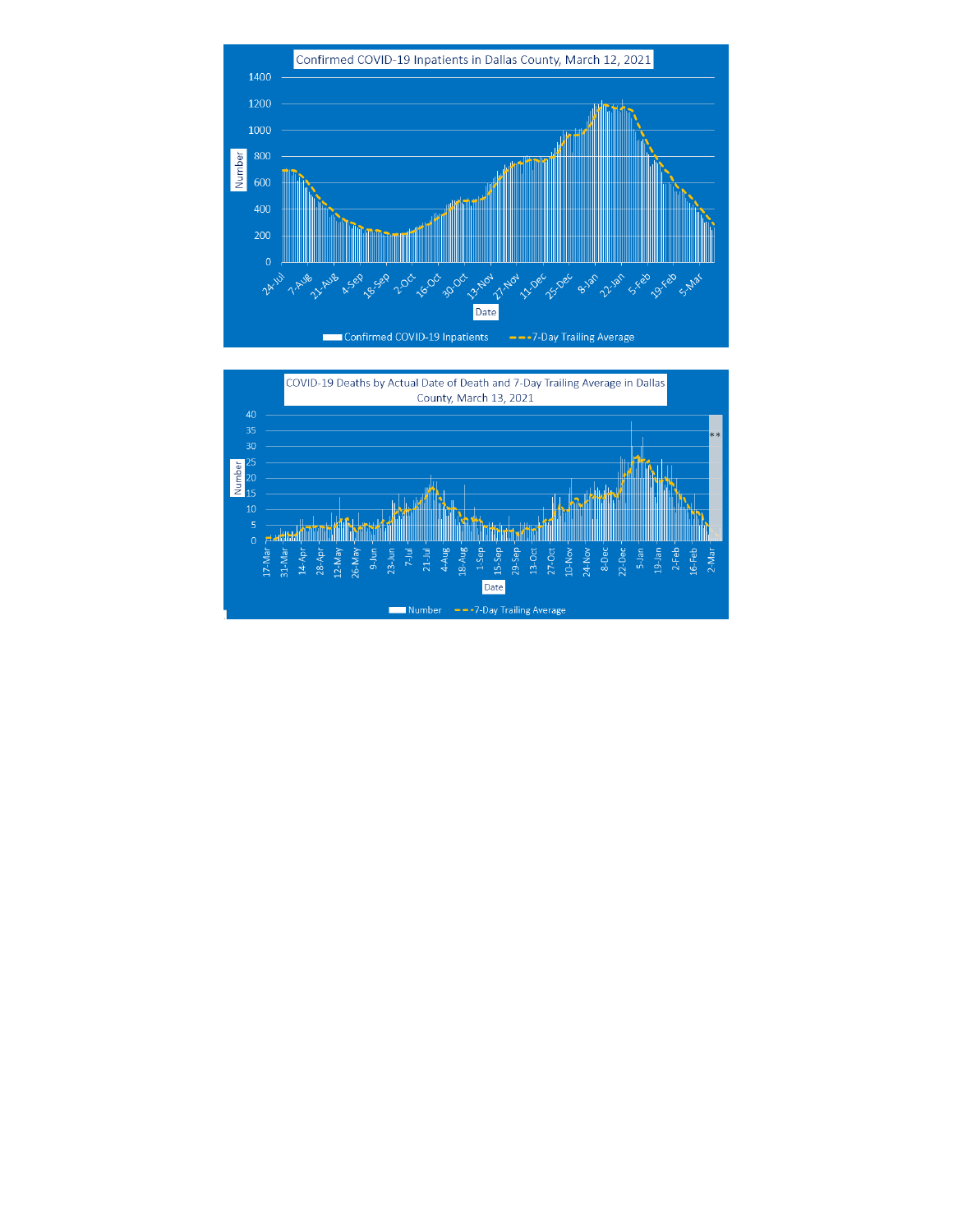| <b>CDC Week</b> | <b>Week Ending</b> | <b>Total Confirmed</b><br>and Probable<br>Cases | <b>Total School-</b><br><b>Aged Cases</b><br>(5 to 17 years) | <b>Daily Average</b><br><b>New Confirmed</b><br>and Probable<br>Cases' | <b>Daily Average</b><br><b>New Confirmed</b><br>and Probable<br>Deaths" | Percentage of<br><b>Tests Positive for</b><br>SARS-CoV-2*** |
|-----------------|--------------------|-------------------------------------------------|--------------------------------------------------------------|------------------------------------------------------------------------|-------------------------------------------------------------------------|-------------------------------------------------------------|
| 25              | 6/20/2020          | 5,817                                           | 471                                                          | 831                                                                    | 6                                                                       | 26.9%                                                       |
| 26              | 6/27/2020          | 8,548                                           | 642                                                          | 1,221                                                                  | 9                                                                       | 30.5%                                                       |
| 27              | 7/4/2020           | 8,888                                           | 695                                                          | 1,270                                                                  | 10                                                                      | 30.0%                                                       |
| 28              | 7/11/2020          | 9,141                                           | 861                                                          | 1,306                                                                  | 10                                                                      | 26.6%                                                       |
| 29              | 7/18/2020          | 6,554                                           | 687                                                          | 936                                                                    | 13                                                                      | 21.7%                                                       |
| 30              | 7/25/2020          | 4,525                                           | 493                                                          | 646                                                                    | 16                                                                      | 19.3%                                                       |
| 31              | 8/1/2020           | 3,358                                           | 422                                                          | 480                                                                    | 14                                                                      | 15.9%                                                       |
| 32              | 8/8/2020           | 2,843                                           | 323                                                          | 406                                                                    | 10                                                                      | 14.0%                                                       |
| 33              | 8/15/2020          | 2,160                                           | 183                                                          | 309                                                                    | $\overline{9}$                                                          | 13.2%                                                       |
| 34              | 8/22/2020          | 1,762                                           | 188                                                          | 252                                                                    | $\overline{7}$                                                          | 11.2%                                                       |
| 35              | 8/29/2020          | 2,203                                           | 186                                                          | 315                                                                    | $\overline{7}$                                                          | 10.8%                                                       |
| 36              | 9/5/2020           | 2,085                                           | 162                                                          | 298                                                                    | 5                                                                       | 10.5%                                                       |
| 37              | 9/12/2020          | 1,881                                           | 200                                                          | 269                                                                    | 4                                                                       | 9.7%                                                        |
| 38              | 9/19/2020          | 2,248                                           | 238                                                          | 321                                                                    | 4                                                                       | 11.4%                                                       |
| 39              | 9/26/2020          | 2,493                                           | 262                                                          | 356                                                                    | $\overline{\mathbf{3}}$                                                 | 10.7%                                                       |
| 40              | 10/3/2020          | 2,707                                           | 307                                                          | 387                                                                    | 3                                                                       | 10.0%                                                       |
| 41              | 10/10/2020         | 3,656                                           | 458                                                          | 522                                                                    | 4                                                                       | 11.5%                                                       |
| 42              | 10/17/2020         | 4,503                                           | 557                                                          | 643                                                                    | 4                                                                       | 14.3%                                                       |
| 43              | 10/24/2020         | 5,356                                           | 697                                                          | 765                                                                    | 6                                                                       | 15.1%                                                       |
| 44              | 10/31/2020         | 5,432                                           | 615                                                          | 776                                                                    | 10                                                                      | 15.0%                                                       |
| 45              | 11/7/2020          | 7,752                                           | 943                                                          | 1,107                                                                  | $\overline{9}$                                                          | 15.3%                                                       |
| 46              | 11/14/2020         | 10,118                                          | 1,303                                                        | 1,445                                                                  | 13                                                                      | 20.3%                                                       |
| 47              | 11/21/2020         | 10,146                                          | 1,231                                                        | 1,449                                                                  | 12                                                                      | 21.2%                                                       |
| 48              | 11/28/2020         | 8,688                                           | 916                                                          | 1,241                                                                  | 15                                                                      | 21.4%                                                       |
| 49              | 12/5/2020          | 12,288                                          | 1,716                                                        | 1,755                                                                  | 14                                                                      | 25.0%                                                       |
| 50              | 12/12/2020         | 12,499                                          | 1,689                                                        | 1,786                                                                  | 15                                                                      | 23.4%                                                       |
| 51              | 12/19/2020         | 13,353                                          | 1,673                                                        | 1,908                                                                  | 16                                                                      | 26.6%                                                       |
| 52              | 12/26/2020         | 12,403                                          | 1,355                                                        | 1,772                                                                  | 21                                                                      | 27.7%                                                       |
| 53              | 1/2/2021           | 16,357                                          | 1,902                                                        | 2,337                                                                  | 28                                                                      | 31.3%                                                       |
| $\,$ 1 $\,$     | 1/9/2021           | 19,099                                          | 2,525                                                        | 2,728                                                                  | 26                                                                      | 31.5%                                                       |
| $\overline{2}$  | 1/16/2021          | 13,818                                          | 1,926                                                        | 1,974                                                                  | 21                                                                      | 27.5%                                                       |
| 3               | 1/23/2021          | 11,774                                          | 1,671                                                        | 1,682                                                                  | 19                                                                      | 25.7%                                                       |
| 4               | 1/30/2021          | 10,172                                          | 1,490                                                        | 1,453                                                                  | 18                                                                      | 24.7%                                                       |
| 5               | 2/6/2021           | 7,610                                           | 1,145                                                        | 1,087                                                                  | 13                                                                      | 21.1%                                                       |
| 6               | 2/13/2021          | 4,792                                           | 594                                                          | 685                                                                    | 10                                                                      | 19.7%                                                       |
| $\overline{7}$  | 2/20/2021          | 1,693                                           | 121                                                          | 242                                                                    | $\mathsf g$                                                             | 16.0%                                                       |
| 8               | 2/27/2021          | 3,243                                           | 453                                                          | 463                                                                    | 5                                                                       | 12.1%                                                       |
| 9               | 3/6/2021           | 1,997                                           | 250                                                          | 285                                                                    | $\overline{2}$                                                          | 9.9%                                                        |

#### Summary of weekly COVID-19 confirmed and probable cases, deaths, and percentage positive laboratory tests, Dallas County (CDC Weeks 25 - 9)

\* For 7-day time period for respective CDC week by date of test collection

- For 7-aay time period for respective CDC week by date of test collection<br>\*\* For 7-day time period for respective CDC week by date of death<br>\*\*\* Percentage positive PCR tests in symptomatic patients presenting to area hosp

"Today we reported 267 cases and 24 deaths. For the week, our average daily new case count dropped from 601 to 390, and our total number of deaths was 177, making this the 5th deadliest week on record for COVID-19. With the criteria expanded for anyone over 50 years of age, with or without underlying conditions, and anyone 16 to 49 with an underlying condition, more people will qualify for vaccination than ever before. Unfortunately, the state is not sending us our population-adjusted share of vaccines to Dallas and Tarrant Counties, and this is hindering vaccination efforts. You should sign up to be vaccinated anywhere you're willing to drive, including DallasCounty.org. Get vaccinated as soon as you're eligible. It's also important that we continue to do the things that have proven to keep us safe before the vaccines arrived: wear a mask when in buildings other than your home; wash your hands frequently; and avoid crowds and get-togethers with unvaccinated people. If we all work together and keep our resolve to do the small acts of sacrifice that patriotism and public health require, together we will beat COVID in the coming months," said Dallas County Judge Clay Jenkins.

# **All Dallas County COVID-19 Updates and Information can be found here:**

<https://www.dallascounty.org/covid-19/> and all guidance documents can be found here: <https://www.dallascounty.org/covid-19/guidance-health.php>

# **Specific Guidance for the Public:**

- [Dallas County COVID-19 Related Health Guidance for the Public](https://www.dallascounty.org/Assets/uploads/docs/covid-19/community/Dallas-CovidGeneralGuidelines-060620.pdf)
- [Dallas County Measures for Protecting An Institution's Workforce from COVID-19 Infection:](https://www.dallascounty.org/Assets/uploads/docs/covid-19/community/Dallas_Covid_Employer_Guidance_FINAL.pdf)  [Employer/Employee Guidance](https://www.dallascounty.org/Assets/uploads/docs/covid-19/community/Dallas_Covid_Employer_Guidance_FINAL.pdf)
- [Dallas County Guidance for Individuals at High-Risk for Severe COVID-19](https://www.dallascounty.org/Assets/uploads/docs/covid-19/community/Dallas_HighRiskGuidelines.pdf)